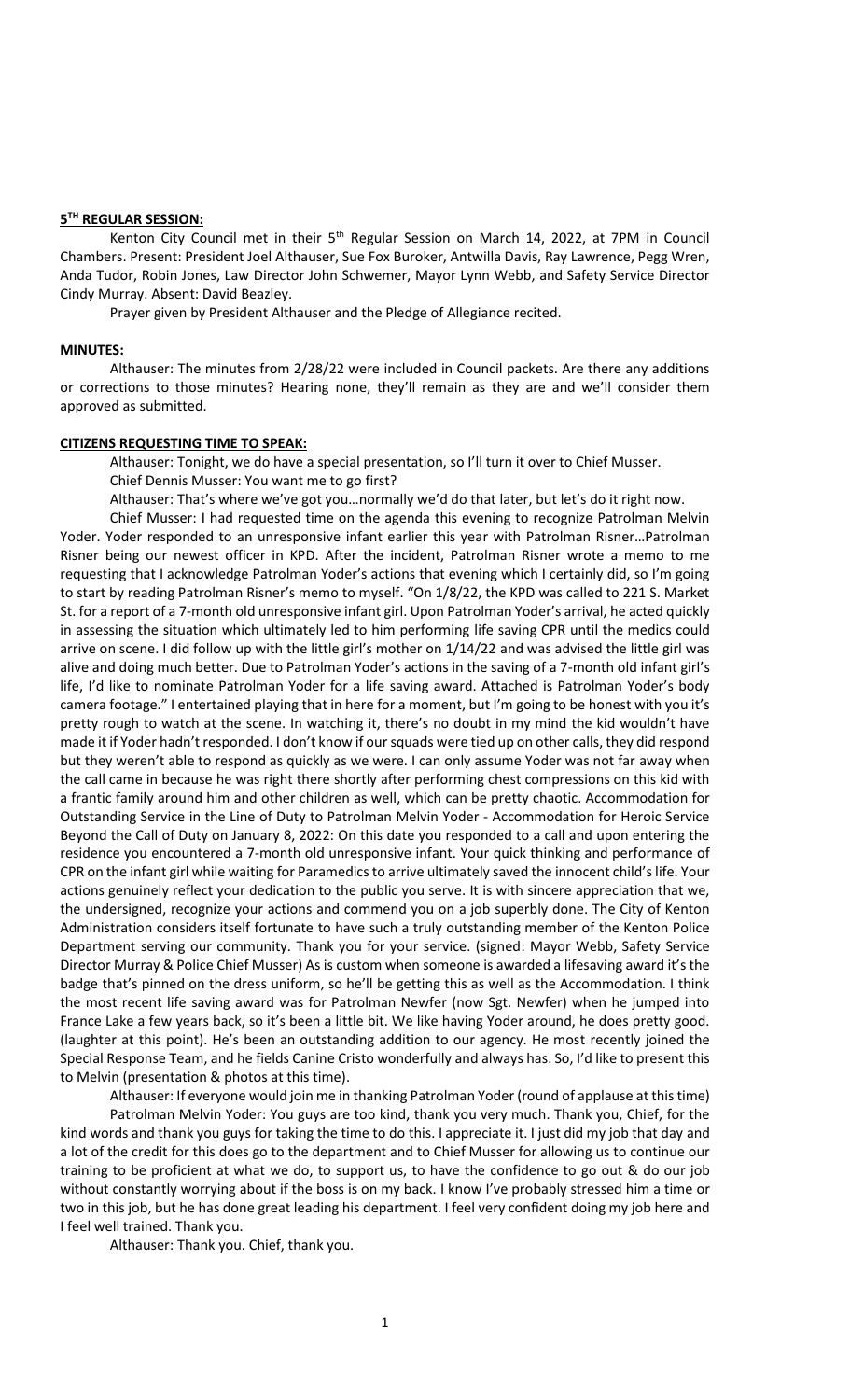## **COMMUNICATIONS:**

Althauser: I have a couple, one we might talk about more in detail later…well, we might handle it right now. We did get the annual letter from the fireworks committee requesting donations for fireworks. I'm trying to remember, did we plug something into the budget or not? If we didn't I'd really encourage we do that…\$1000 or so. Brian, in the past…

Auditor Brian Hattery: \$1500 or \$1000, I think.

Clerk: I believe it was \$500.

Althauser: They have a fundraising goal of \$15,000, other than that I believe the letter is exactly the same.

Davis: We did put the \$500 in the budget this year.

Althauser: Okay. Did I read this right, it's at Home Run Memorial Park?

Murray: I think that's where it was last year.

Tim Thomas of the Kenton Times: The spectators were out there but they still shot them off at the Fairgrounds.

Althauser: Okay, so if the \$500 is in there, and we have plenty of time to check, we wouldn't need to do anything. If you would decide to change that amount we'd have to address that. I'll just pass this around and then I'll pick it up from you, Sue, after the meeting. The only other item of communication I received was the Hardin County Farm Bureau always invites someone to attend from the City at their annual Policy Development Meeting. I have to admit I don't know how often we've gone in the past, but it will be at the Hardin Co. Courthouse from 11AM-1PM with lunch provided. We do have to RSVP by March 23 $^{rd}$  so if there is someone that would like to attend see me afterwards. Does anyone else have any communication to share?

### **PETITIONS:**

None.

#### **ADMINISTRATION REPORTS:**

Althauser: We'll start with KPD. Chief, do you have anything in addition other than your award? Chief Musser: No, I was just going to point out they had a large melee on the north end of town,

so I let Yoder get out of here as opposed to hanging around.

Althauser: A large melee?

Chief Musser: Yes, a fight at Forest Court so all of our officers are tied up out there and they've arrested some people, so Yoder is going out to help

Althauser: Next, we'll move to KFD. Bruce is here with us and there is a report from January. Chief, is there anything you want to add?

Chief Bruce Donnelly: One of the things we were talking about was an additional appropriation for the roof project at the fire station. The original proposal that I didn't catch early enough was actually only good through Dec. 3, 2021. Since that point in time, I talked to that contractor and he said they were going through price increases like every 2 weeks around that period of time. So what it is, we have a new proposal that's good for 30 days but it's an addition of approximately \$10,000. The original plan was for about \$54,000 and now it's up to \$64,000 with these additional costs. We've got a PO in place, but it's for the original amount so that's why we're asking for the additional appropriation to cover that increase.

Althauser: Everyone, if you'd pull out Ord. 22-004 that was in your packet…we've had no action on this yet tonight so we could correct it right now. So the proposal would be in the top section under General Fund to add Fire Building Maintenance of \$10,000. We'd also be changing the total General amount to \$357,785 to reflect that \$10,000. Then at the bottom, the total additional appropriations would also change to by \$10,000 to \$652,235. Again, it hasn't been read yet and we're just making a correction to this prior to it being considered. Go ahead Chief….

Chief Donnelly: The  $2^{nd}$  thing we're kind of looking at right now is we're looking at applying for a Hazard Mitigation Program grant through Ohio EMA. We're looking at adding additional tornado sirens around the community. Right now we have good coverage in quite a bit of the City, but we're probably a little lacking on the north side of town because we've got the siren down here by the river and we've got the high spot trying to get across. I know some people up around the elementary school say they can kind of hear it if they're listening for it and/or maybe outside. So we're looking at potentially 4-5 additional sirens around the community and what we're looking at doing is speaking with the Township Trustees and County Commissioners as it will be covering parts of their area and Hardin Hills, Soil & Water, Transfer Station, the County Garage, etc. So that's why we're checking to see if they would be willing to contribute towards the matching funds for the entire project. Other than that…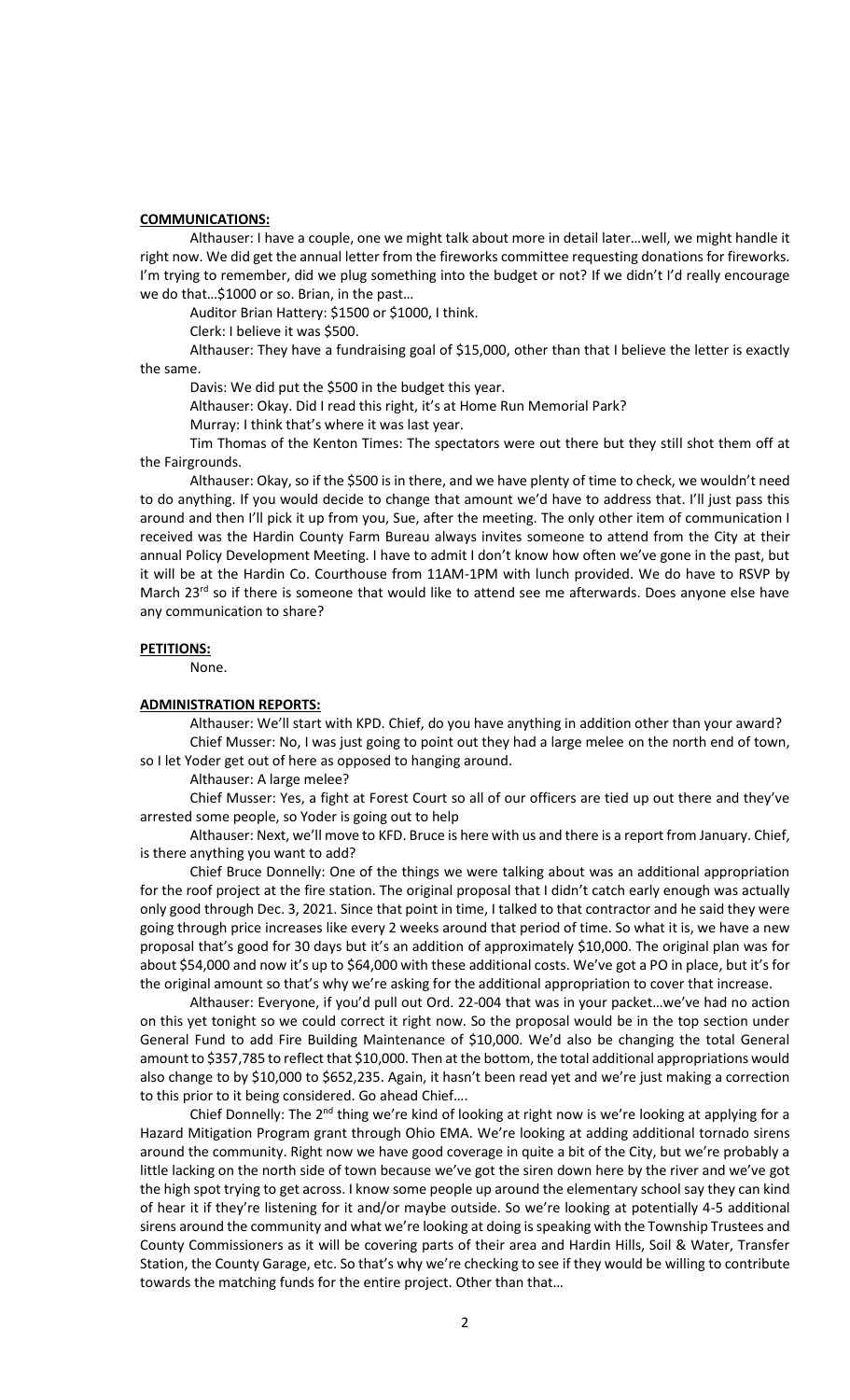Davis: Do you have an estimate on that project?

Chief Donnelly: To do 4 additional sirens it's \$126,952. It's a 75/25 grant so matching funds are approximately just under \$32,000. If the 4 entities would go together that's about where we'd be looking at it, but if not all the entities want to go into it I don't know how many sirens we'd actually look at doing. If we don't get the grant, we won't move on the project at all.

Thomas: Bruce, will this go along with our existing sirens? Is it all part of the same company?

Chief Donnelly: Right now we are looking at…it's currently a Federal Signal Siren is what we have and yes that is one of the companies and we've looked at another company and there are some questions as to the reliability of it. There aren't a lot of people that are using this company in Ohio, so they've not had, and this is from their Rep, is that they haven't had good representation in Ohio. So it would be in addition to our current system that we have. One of the things I guess in addition to that is there is new software with this that we're looking at that is mobile, or cloud based so we can designate up to 5 people to have access to the systems on their phones. So like I could be one of them & if I hear something I can activate it from my house or I can get notified if it has been activated. The other thing with this is if there is a warning from NOAH and it hits within this area or a predesignated area it will automatically set the siren off. Right now we have to manually set the siren off so somebody has to be at the station or here at the KPD to be able to set the siren off. So the new software is a lot more automated to the point where if we're tied up during the storm and stuff we won't have to worry about somebody coming in to the station to activate it.

Althauser: Okay, we don't have anything from Parks & Recreation, but we do have a monthly report from Income Tax and it looks like we're running ahead. We also have a report from the Treasurer & Auditor to the Mayor. Brian, did you want to comment on that or any other reports?

Auditor Hattery: Just that Pam emailed the February monthly reports including the excel spreadsheet with the balances (can't hear…static).

Althauser: John do you anything? Cindy?

Murray: The Espy Street bid opening was extended to this Thursday…some of the contractors were not willing to bid because they didn't think they could have the project done by Aug. 1<sup>st</sup>, which was the current completion time. So we extended it to Oct.  $1<sup>st</sup>$  and we're working with ODOT to not start paving that until we get the waterline replaced. So it's kind of a juggling act going on right now so we'll see what happens this Thursday. We'll be advertising the Columbus St. Storm Project on March 17<sup>th</sup> and we're lining a portion of the Transfer Channel and that will begin next week on the  $21<sup>st</sup>$  and then that project will be complete. That's all I have.

Althauser: Any questions for Cindy? Okay, Mayor Webb…

Mayor Webb: I have a couple of things and then I'll get a few things at the end. First I just want to touch base on the electric aggregation. I know we've had calls because of the piece of mail that people have received from Energy Harbor. So to give Council a heads up or tutorial, if a person has asked you saying hey I received this from Energy Harbor what do I do? If they received it from Energy Harbor they are in the City Aggregate so they don't do anything. It would be for the people who didn't receive it. Again, people don't understand because it can be a little bit confusing, but just for Council if you do have people come up to you if they heard from Energy Harbor they are already in the program so they don't have to opt in or opt out, they can just pitch it. It's the best rate that people will get. Some companies might say they can go lower but in no time it will be 3 times that. I think that takes place in May, right?

Murray: At the end of May.

Mayor Webb: Okay. So that's all I have to say right now, but I'll wait 'til the end for the rest.

#### **REPORTS OF STANDING COMMITTEES AND/OR SPECIAL COMMITTEES:**

Althauser: You see there is a report from Finance in your packet. Are there any questions? Murray: Just so you are all aware, Dave is aware of the \$10,000 additional appropriations. He approved that this morning.

Althauser: MOP did meet last week, anything to report?

Wren: That meeting is scheduled for this Wednesday at 2PM.

Althauser: Oh it wasn't MOP, what was the other committee? (Utilities & Legislation). Public Utilities did meet but there isn't a written report. Robin, is there anything you want to talk about?

Jones: So we met on March 9<sup>th</sup> and discussed leaving the water rates to the scheduled increase because we are still on the plan from being in the hole from the previous administration. We also talked about the rates of the waste going up. I think that starts in June?

Murray: July.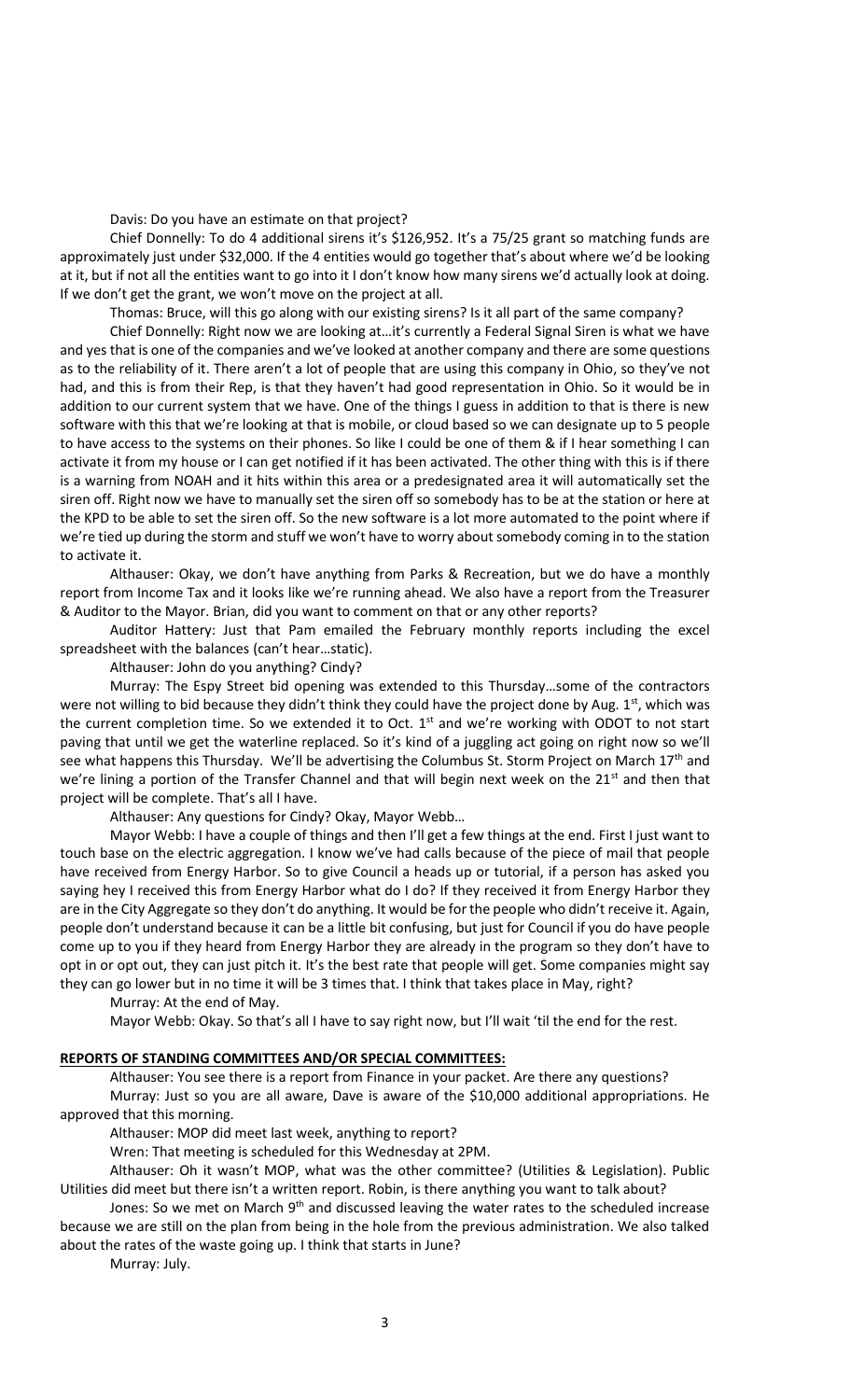Jones: So for the regular trash rates it's going to be a \$.58 increase on their bill & the seniors will see a \$.46 increase. So that's kind of what we talked about and our next meeting is April 13<sup>th</sup> at 4:30PM.

Althauser: Are there any questions? And the point was there was a scheduled/planned increase to water and they did not deviate from the recommendation of that plan. It is already a part of the Codified's and we're going to stick with that and the trash was in the plan also although (can't hear…static). So Legislation also met.

Davis: (can't hear….static)…we will have legislation coming to keep the existing city law on fireworks as it is. Our next meeting will be on April  $7<sup>th</sup>$  at 4:30PM.

Althauser: So we're basically not going to allow fireworks just wherever you want to shoot them so the legislation will affirm our own ordinances.

#### **REPORTS FROM COUNCIL MEMBERS:**

Regional Planning – Did not meet.

Parks & Rec Board – Jones: Parks & Rec met on March  $9<sup>th</sup>$  and all members were in attendance. The new Quarry Managers, Don & Deb Purcell, were introduced. They are very excited to get busy and they will have park hours on Friday, Saturday & Sunday and I believe that starts…

Mayor Webb: This week.

Jones: Okay. Jacqualine gave an update on goose control and Chuck Moore from the High School and his students will be out there with some plans & some permits to try to deter some geese. Jacqualine has filled out grants through the Hardin County Community Grant Foundation. She has her head lifeguard hired, which is Kylee Allmon, and an additional 11 lifeguards. The pool manager will be Donna Martin. She also gave updates on each of the parks (Wharton, Murray, Pioneer, Glendale & Jerry Cross Parks). The opening date of the swimming pool has been changed from May 28<sup>th</sup> to May 30<sup>th</sup> due to graduation being on that Saturday of the  $28<sup>th</sup>$ . I think that's about it unless anybody has any questions. It sounds pretty exciting what they have planned. The next Park & Rec meeting will be April 13<sup>th</sup> in Chambers at 6:00PM.

Grove Cemetery Board – Davis: Grove Cemetery did meet and we're working on one of the county projects to redo our roads out there. We're going to be partially spraying that new film they're putting on things so they're nice & pretty & partially blacktopping. We are getting into the mowing season, and we'd like to remind everybody please do not park on the grass at the Cemetery. Please stay on the roadway and just pull over a little bit.

Althauser: Sue, were you able to make it to the Tree Commission?

Tree Commission – Buroker: Yes, we met on March  $10<sup>th</sup>$  at 1PM and they discussed the Arbor Day Celebration. They've purchased 60 seedlings & they'll be passing them out at Murray Park. Other things they were talking about was looking at trees around town that are maybe dead or need attention. They need to mulch & stake ones that were just planted in the fall around town, and also they're talking about trying to raise some funds so they're looking at different ways to do that for taking care of the trees, especially since Joe Sherman is no longer part of the crew that I guess worked on those. He's down at the WTP now. So I think they were looking at maybe a professional...

Mayor Webb: Could be.

Buroker: Yes, so that will be something they'll be looking into and their next meeting will be April  $14<sup>th</sup>$  and that's the 2<sup>nd</sup> Thursday in April at 1PM.

Althauser: To give everyone a little background, Lynn & I found out that we should've been appointing a Council member to be our liaison with the Tree Commission (can't hear…static)…they do a lot of good things (static)…we'll see what we can do if they need more funds. Thanks Sue. BKP Ambulance District Board meets one week from tonight, so I'll have the minutes from the last meeting I expect them any day now, so I'll forward them directly on as soon as I receive them.

#### **OLD BUSINESS:**

None.

#### **NEW BUSINESS:**

Althauser: Does anyone have any to bring to the floor to consider?

#### **ORDINANCES/RESOLUTIONS:**

Althauser: As you can see, we have no items on 3<sup>rd</sup> read, one item on 2<sup>nd</sup> and 2 items on 1<sup>st</sup>. 2 ND READING:

**RESOLUTION NO. 22-003, TITLE ONLY; A RESOLUTION AUTHORIZING THE SALE OF PERSONAL PROPERTY NOT NEEDED FOR MUNICIPAL PURPOSES AND DECLARING AN EMERGENCY.**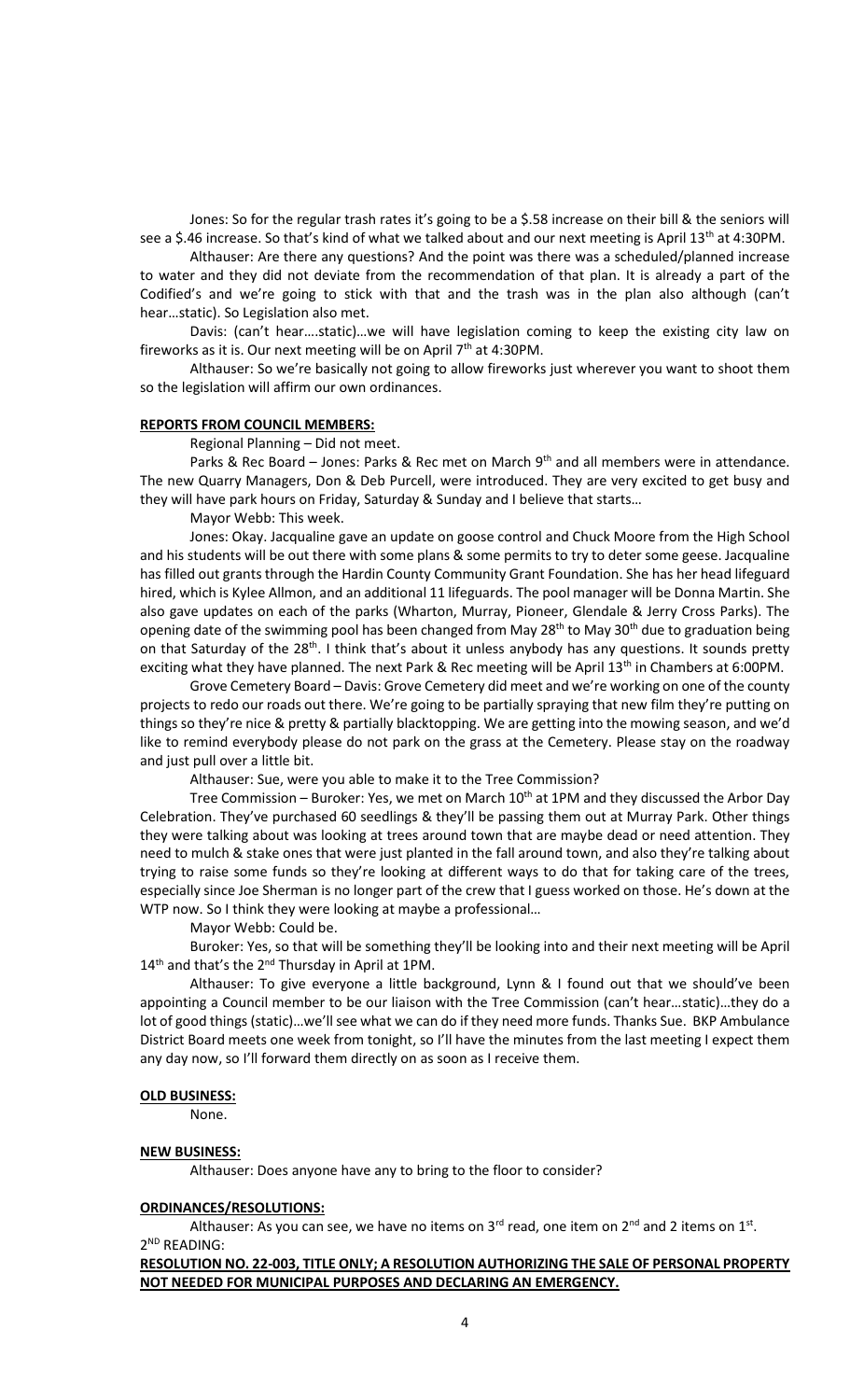Althauser: It's my understanding there is no real hurry on this. Has anything changed or come up since then? If there are no objections, we'll read this for a  $3^{rd}$  & final time in two weeks at the next meeting. 1 st READING:

## **RESOLUTION NO. 22-004, TITLE ONLY; A RESOLUTION AUTHORIZING THE MAYOR AND/OR SAFETY SERVICE DIRECTOR OF THE CITY OF KENTON, OHIO TO ENTER INTO AN AGREEMENT WITH OHIO RURAL COMMUNITY ASSISTANCE PROGRAM TO COMPLETE AN ENVIRONMENTAL STUDY FOR THE DOWNTOWN PHASE II PROJECT AND DECLARING AN EMERGENCY.**

Althauser: Who wants to touch on this one?

Murray: I will. This is part of the financial ordinance package too. In order to apply with the USDA, we have to have an Environmental Study done of our project we're going to do and it's \$8500 and that's having it done through RCAP.

Davis: Do you need that passed or can it go 3 reads?

Murray: Well, we cannot even talk to the USDA until we have this done, so I'd like to…

**Motion by Mrs. Davis & second by Mrs. Wren that the rules requiring legislation of a permanent or general nature to be read on three separate days, be suspended. Roll call vote, 6 ayes; motion carried.** 

Althauser: Cindy, do you want to clarify your comment that it pertains to the financial package? Murray: It's down under Waterworks Downtown Incidentals at \$4,250 and also Sewer Downtown Incidentals for \$4,250, since both of those projects are part of the funding we're going to go get.

Althauser: (can't hear…static)…if you pass the resolution then you'd almost need to consider the ordinance is all I'm trying to say…we can entertain a motion regarding Resolution 22-004.

## **Motion by Mrs. Wren & second by Mrs. Tudor to approve Resolution No. 22-004.**

Althauser: Is there any discussion? Just to clarify a little bit, I think the status where we are is looking at all of the funding options that are available out there. What that requires is to position yourself so you can be considered for those funding options. Talking about a project of this size and this scope we're going to spend a little bit here & there that we might not have thought we'd have to. But for us to even be considered for USDA funding there has to be an Environmental Study done. Any more discussion? **(Roll call vote, 6 ayes; motion carried)**

## **ORDINANCE NO. 22-004, TITLE ONLY; AN ORDINANCE PROVIDING FOR ADDITIONAL APPROPRIATIONS FOR THE YEAR 2022 FOR THE CITY OF KENTON, OHIO AND DECLARING AN EMERGENCY.**

Althauser: There are quite a few things in here. I don't know if anyone from Finance wants to touch on it, or Brian? A lot of them are fairly self-explanatory and have to do with things that were in the report from Finance 2 weeks ago.

Hattery: Pam included an explanation along with the Ordinance.

Davis: Yes, Pam does a really good job spelling it out for us. It's perfect.

Althauser: Are there any questions with regards to that? So, the only thing not in the explanation is the \$10,000 correction.

## **Motion by Mrs. Davis & second by Ms. Jones that the rules requiring legislation of a permanent or general nature to be read on three separate days, be suspended. Roll call vote, 6 ayes; motion carried. Motion by Mrs. Wren & second by Mr. Lawrence to approve Ordinance No. 22-004.**

Althauser: Is there any discussion? **(Roll call vote, 6 ayes; motion carried)** 

## **SCHEDULING OF COMMITTEE MEETINGS:**

Althauser: This is what we're trying to get accomplished that you'll always be able to go back to your agenda and see where they are. You see that MOP is scheduled for 3/16 which Pegg already mentioned, Finance is scheduled for 3/28 at 6PM, Utilities is 4/13 at 4:30PM that was mentioned by Robin…(can't hear…static).

Davis: Legislation is meeting on 4/7 at 4:30 PM.

Jones: Parks & Rec is meeting on 4/13 too.

Althauser: Well, this is really just committee meetings. Antwilla, did you say April  $7<sup>th</sup>$ ? Davis: Yes, at 4:30PM.

#### **OTHER MATTERS:**

Althauser: Any other matters to be considered?

#### **COMMENTS FROM THE PUBLIC:**

None.